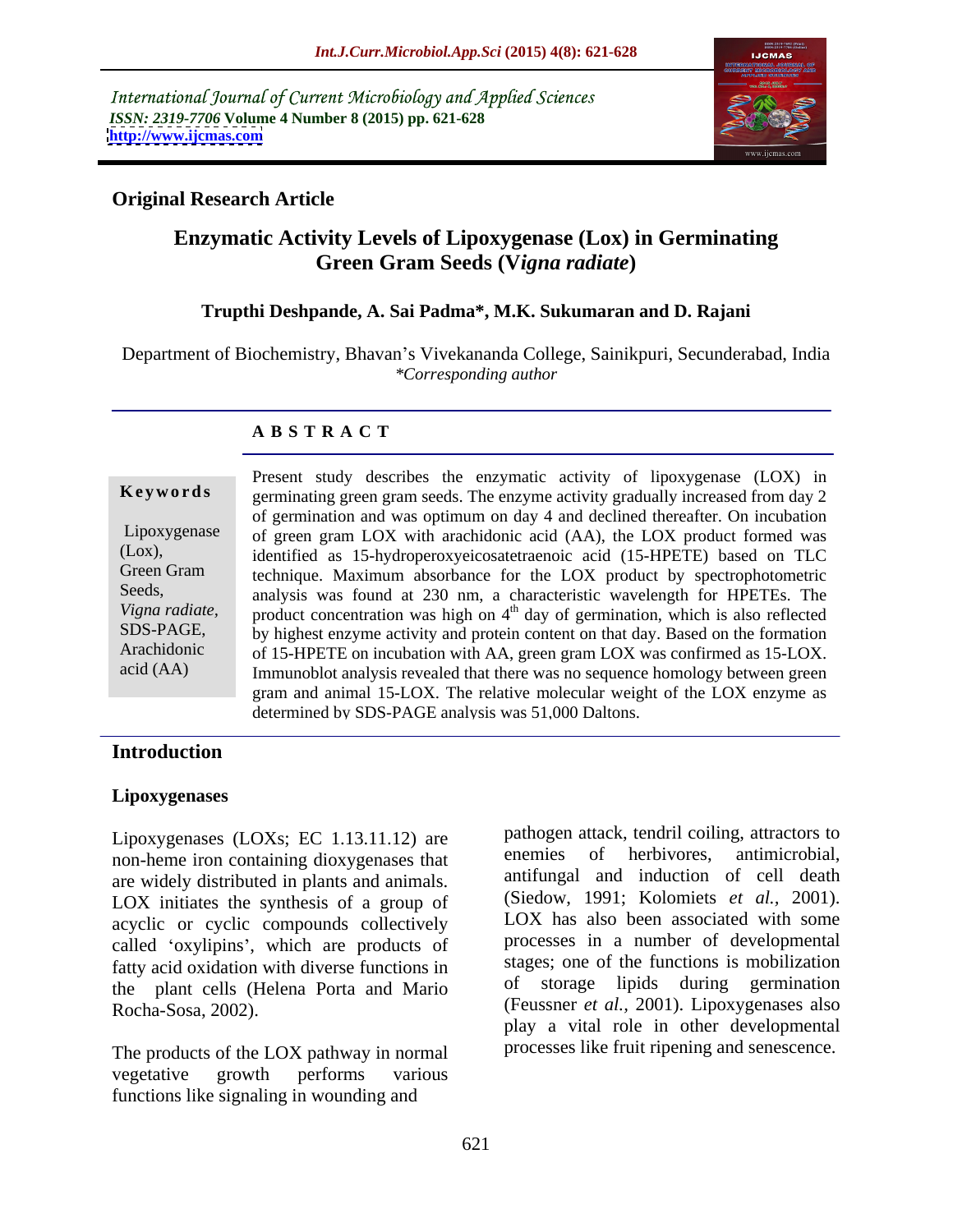

**LOXs have active roles in several processes during plant life (Helena Porta and Mario Rocha-Sosa, 2002)**

molecular oxygen to polyunsaturated fatty hydroperoxides. Oxygen can be added to derivatives or both depending on the specific

*In vitro*, most LOXs prefer free fatty acids, suggesting that membrane lipids could be  $al$ , 1994). the substrates for oxylipins biosynthesis.

compounds such as jasmonates (triggers

### **Lipoxygenases catalysis Role of lipoxygenase in seed germination**

Lipoxygenases catalyze the addition of LOX are normally present in the seeds of acids containing a (cis, cis)-1, 4-pentadiene LOX enzyme were found to increase which system to yield an unsaturated fatty acid suggests that the enzyme may play a either of the pentadiene system with high (Devi P. Uma Maheswari *et al.,* 2005). stereo specificity, and in the case of Maximal accumulation of LOX protein and linolenic and  $\alpha$ -linolenic acids, result in the the corresponding mRNAs lasts from a few formation of 9(S) - or 13(S)-hydroperoxy hours to few days after germination and the iso-form of the enzyme (Siedow, 1991). could also be found in the mature plants. though it has been shown that sterified fatty acid, or by stresses such as wounding, acids are also the substrates for LOX *in vivo*, pathogen infection, or water deficit (Park *et*  plants. During germination, the levels of physiological role during maturation process mRNAs synthesized during germination Their levels were increased by the application of abscisic acid and jasmonic *al.,* 1994).

The hydroperoxy fatty acid products of the favour emergence speed of soybean LOX reaction are substrates of at least seven seedlings in germinating soybean seeds different enzyme families. Signaling although lipoxygenases were found not to be gene activation during wound responses in 1999). The lack of substantial oxygenation plants), antimicrobial and antifungal of polyunsaturated fatty acids during the compounds such as leaf aldehydes or divinyl germination process supports the idea that ethers, and a plant specific blend of volatiles the soybean seed LOX might have been including leaf alcohols are among the recruited to function as storage proteins numerous products. despite their intact but obsolete enzymatic Presence of lipoxygenase contributes to involved in lipid mobilization (Wang *et al.,* capacity.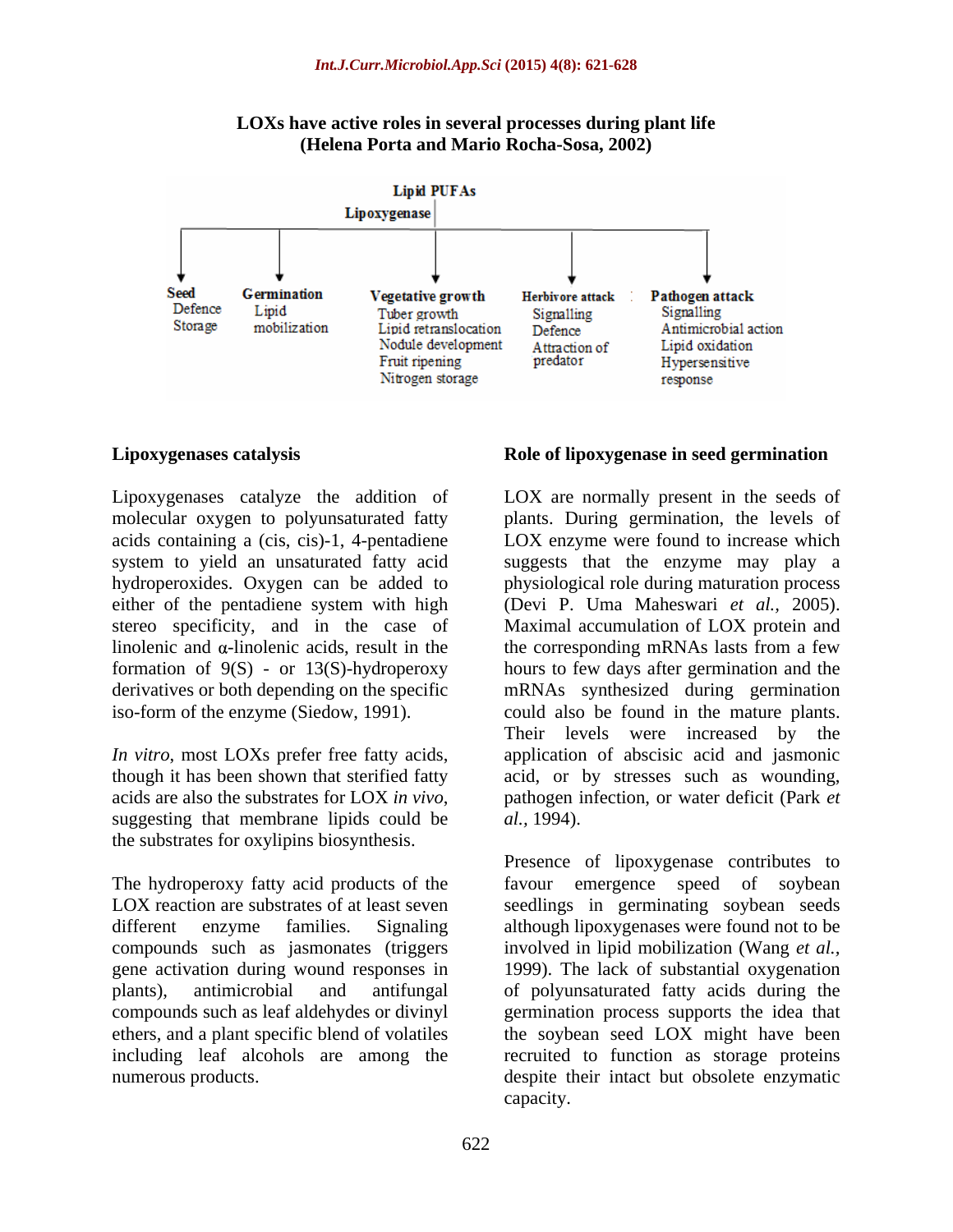(*Pisum sativum* L), in which there is a shift in LOX activity from radical to shoot that discarded and the pellet was resuspended in accompanies the transition from seed 50mM phosphate buffer, pH 6.3 and the lipoxygenases to vegetative lipoxygenases

Keeping in view of the above findings, the stored frozen until use. Protein present study was aimed to analyze and compare the levels of lipoxygenase enzyme activity on different days after the initiation of Green gram seed germination. Spectrophotometric enzyme assay

with 0.1% mercuric chloride for few LOX in 100mM phosphate, pH 6.3 buffer at The above treatment was repeated twice and by addition of 250 $\mu$ M AA and followed for

### **Preparation of crude extract** enzyme.

100g of non-germinating and germinating Volume of reaction mixture x green gram seeds (day 0, 2, 4, 6 and 8 of absorbance difference germination) were homogenized in 100mM Enzyme Activity = -----------------------------potassium phosphate buffer pH  $6.3$   $\epsilon$  x volume of enzyme containing 2mM ascorbic acid, 2mM EDTA, and 5mM sodium metabisulphite. The Where  $\varepsilon = 27.500$ . resulting homogenate was passed through two layers of cheesecloth and the extract SDS-PAGE analysis was subjected to centrifugation at 10,000 rpm for 20 min at 4°C. The clear supernatant

The above crude enzyme extract was washed twice with 100% ethanol and

The presence of LOX in the germinative fractionated enzyme extract was centrifuged process was also detected in pea seeds at  $10,000$  rpm for 15 min at  $4^{\circ}$ C. After (Mo and Koster, 2006). buffer. After dialysis, the enzyme extract  ${}^{0}C.$  After centrifugation, the supernatant was discarded and the pellet was resuspended in 50mM phosphate buffer, pH 6.3 and the contents were dialyzed against the same was immediately used for further analysis or stored frozen until use. Protein concentrations were measured by Lowry method (Lowry *et al.,* 1951).

### **Spectrophotometric enzyme assay**

**Materials and Methods being constructed and Methods being constructed and in the methods constructed and in the methods constructed constructed constructed constructed constructed constructed con Seed germination** the procedure as described by Ben Aziz *et al* The green gram seeds were surface sterilized mixture contained  $\sim$ 40µg of green gram minutes and washed with autoclaved water. Toom temperature. The reaction was initiated the seeds were allowed to germinate under 1 min. The enzyme activity was measured at constant light and ambient temperature for a 235 nm in a UV-Vis spectrophotometer and maximum of 8 days. enzyme activity is defined as µmoles of Enzyme activity was measured spectrophotometrically basically following (Ben Aziz *et al.,* 1970). The reaction LOX in 100mM phosphate, pH 6.3 buffer at by addition of 250µM AA and followed for hydroperoxide formed per min/mL of enzyme.

> Volume of reaction mixture x absorbance difference Enzyme Activity = ----------------------------- x volume of enzyme

Where  $\epsilon = 27,500$ .

### **SDS-PAGE analysis**

thus obtained was used as crude enzyme for described by Laemmli (1970). 100µg of estimation of lipoxygenase enzyme activity. LOX (45% Ammonium sulphate **Ammonium sulphate fractionation** days of germination was precipitated with subjected to a 45% ammonium sulphate dissolved in 30 µL of SDS sample buffer. fractionation. The ammonium sulphate The sample was boiled for 5 min andSDS-PAGE was essentially carried out as LOX (45% Ammonium sulphate fractionated) obtained on days 0,2,4,6 and 8 100% TCA at 40C for 1-2 h. The pellet was washed twice with 100% ethanol and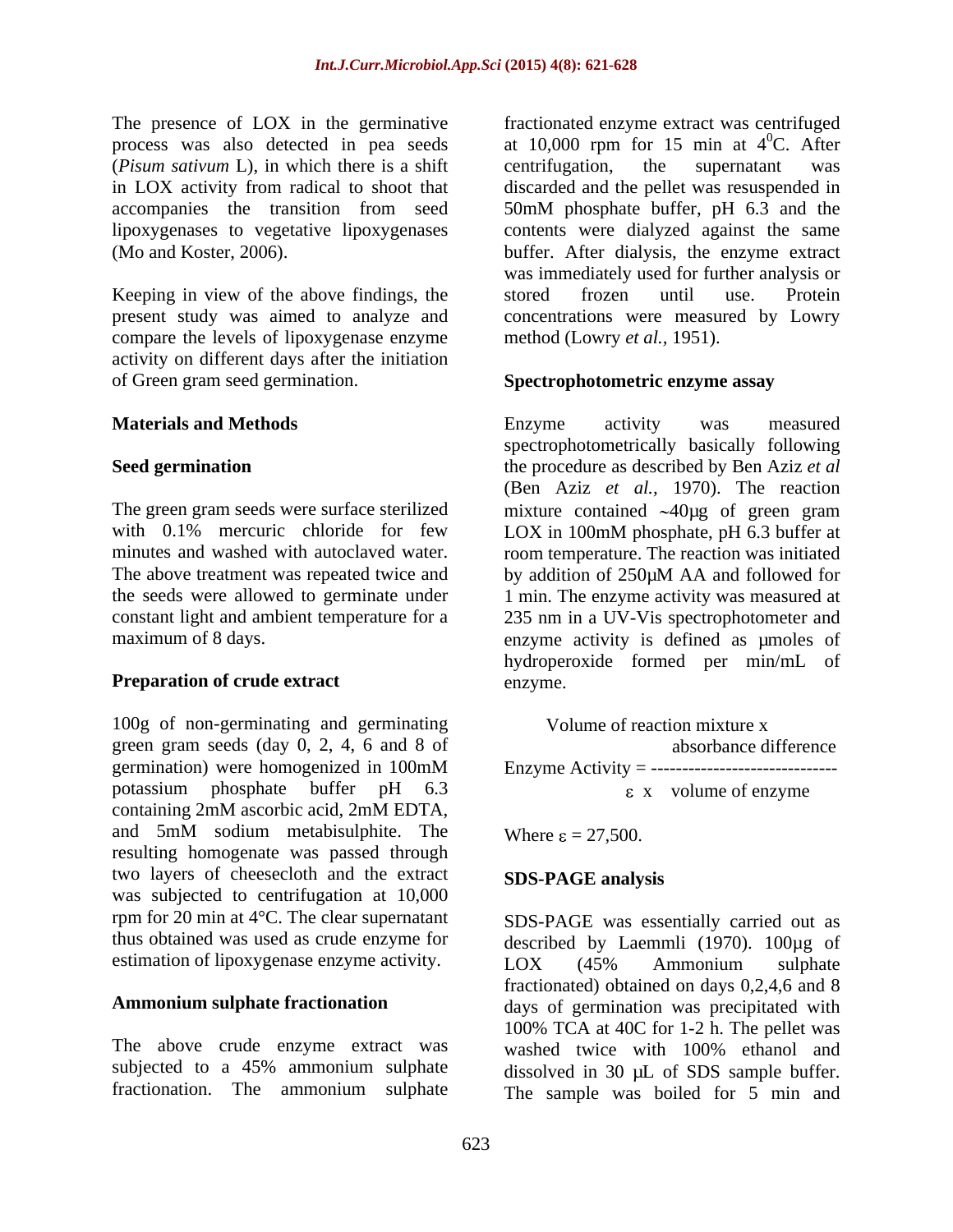electrophoreses was carried out at 100V a UV-Vis spectrophotometer using methanol along with standard protein markers. After completion, the gel was subjected to Coomassie Brilliant Blue R 250 staining.

### **Western blotting**

by Towbin *et al.* (1979)*.* Proteins from the

The active enzyme was incubated with 250 SDS-PAGE analysis of LOX M AA in 100mM potassium phosphate in a 1**:**1 ratio and the organic phase was

The LOX products  $(0, 2, 4, 6, \text{ and } 8 \text{ days of}$  germination as observed in germination) were separated on TLC with acid in the ratio 40**:**60**:**1 and the separated products were detected by exposing the plates to iodine vapours. LOX products **Immunoblet of LOX** were compared with the standard HPETEs

## **Determining of absorption maxima for**

The extracted compounds were subjected for wavelength scan between 200 and 300 nm in as blank.

### **Results and Discussion**

### **Enzyme assay**

Western blot analysis was carried out for the LOX activity was found to increase 100% TCA precipitated LOX as described gradually over a period of 60 sec (Figure 1). gel were electro-blotted onto nitrocellulose germination followed by a marked increase membrane and treated with rabbit polyclonal on 4<sup>th</sup> day and decreased during subsequent 15-LOX specific antibodies and developed stages of germination. The enzyme activity with goat anti-rabbit IgG-HRP conjugate was found to be 5709µmoles/min/ml on day and  $TMB/H<sub>2</sub>O<sub>2</sub>$  system.  $\overline{4}$  (Table 1 & Figure 2). Products were not **Extraction of LOX products** not shown). The activity increased with the onset of formed on heat inactivation of enzyme (data not shown).

### **SDS-PAGE analysis of LOX**

buffer, pH 6.3 for 2 min in 100 ml reactions. The LOX enzyme in 45% ammonium The reaction was terminated by acidifying sulphate fractionated extract was analyzed the reaction mixture with 6 N HCl. The using SDS-PAGE. A band corresponding to products were extracted with hexane**:** ether molecular weight 51,000 Daltons was passed through anhydrous granular sodium increase in the LOX activity after the onset sulphate. The sample was evaporated under of germination, the protein content (band nitrogen gas and the residue was dissolved corresponding to 51,000 Daltons) increased in methanol and analyzed further. with the onset of germination followed by a **Separation and identification of LOX** during subsequent stages of germination. **products of AA** The high protein content could reflect the mobile phase of hexane **:** ether **:** acetic weight of the LOX corresponded to 51,000 observed as the major band. Similar to the marked increase on 4<sup>th</sup> day and decreased th day and decreased synthesis of high amounts of LOX during germination as observed in spectrophotometric analysis. The molecular Daltons (Figure 3).

### **Immunoblot of LOX**

that were treated similarly. It was observed that there was no cross **LOX Products** there was no band developed against control reactivity of green gram LOX with animal 15-LOX antibodies (figure not shown since animal 15-LOX).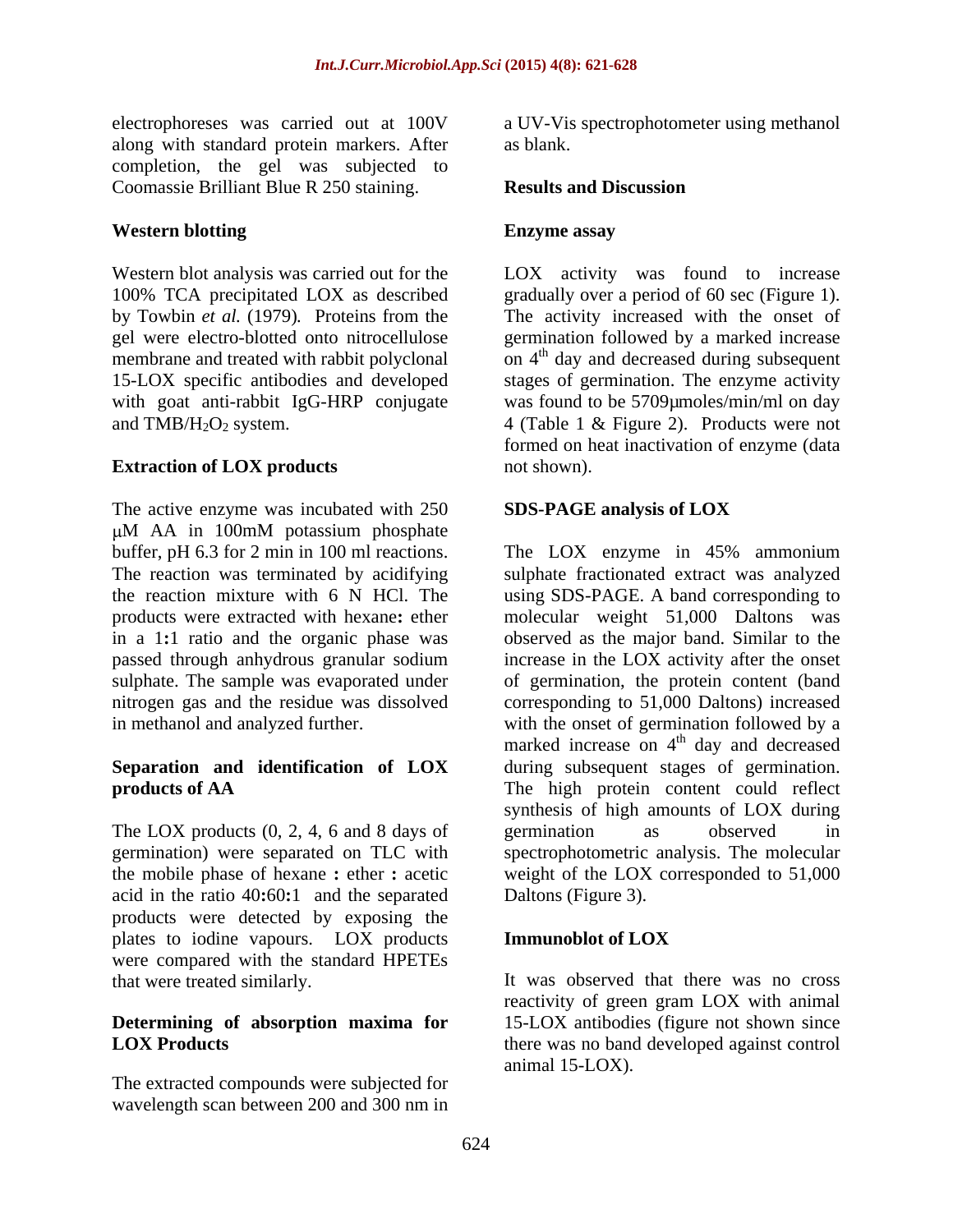| Day of             |                      |                  |                                   |      |      |
|--------------------|----------------------|------------------|-----------------------------------|------|------|
| germination        |                      |                  |                                   |      |      |
| Difference in      | $\bigcap$ 16<br>0.10 | 0.53<br>$\cdots$ | $\sim$ $\sim$ $\sim$<br>$\cdot$ . | 0.90 | 0.42 |
| absorbance from    |                      |                  |                                   |      |      |
| $1$ min to 0 min.  |                      |                  |                                   |      |      |
| Enzyme activity    | 581.8                | 1927.2           | 5709                              | 3272 | 1527 |
| $\mu$ moles/min/ml |                      |                  |                                   |      |      |

**Table.1** Spectrophotometric analysis of LOX activity on different days of germination

**Figure.1** Assay of green gram lipoxygenase on day 4 of germination



**Figure.2** Spectrophotometric analysis of LOX activity on different days of germination

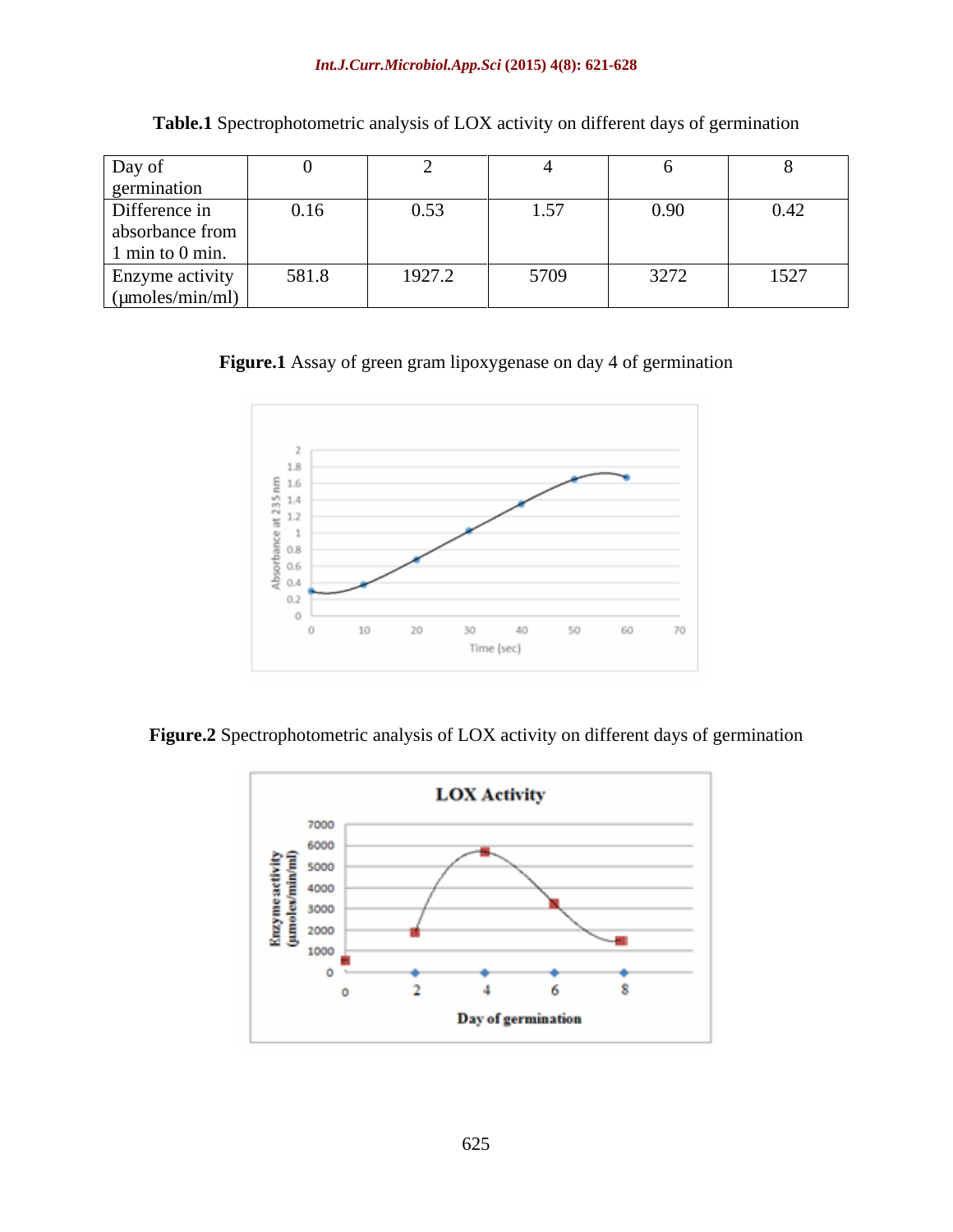**Figure.3** SDS-PAGE Analysis of Green Gram LOX on 0, 2, 4, 6, 8 days of germination



Lane 1, standard protein molecular marker, Lane  $2 - 6$ : LOX enzyme on 0, 2, 4, 6, 8 days of germination.

**Figure.4** Spectral analysis of LOX products



**Figure.5** TLC analysis LOX products on different days of germination



Lane 1, Arachidonic acid; Lane 2, standard 15-HPETE, Lane3-7, LOX products at different days of germination: lane 3 -day 0, lane 4-day 2, lane 5-day 4, lane 6-day 6, lane 7-day 8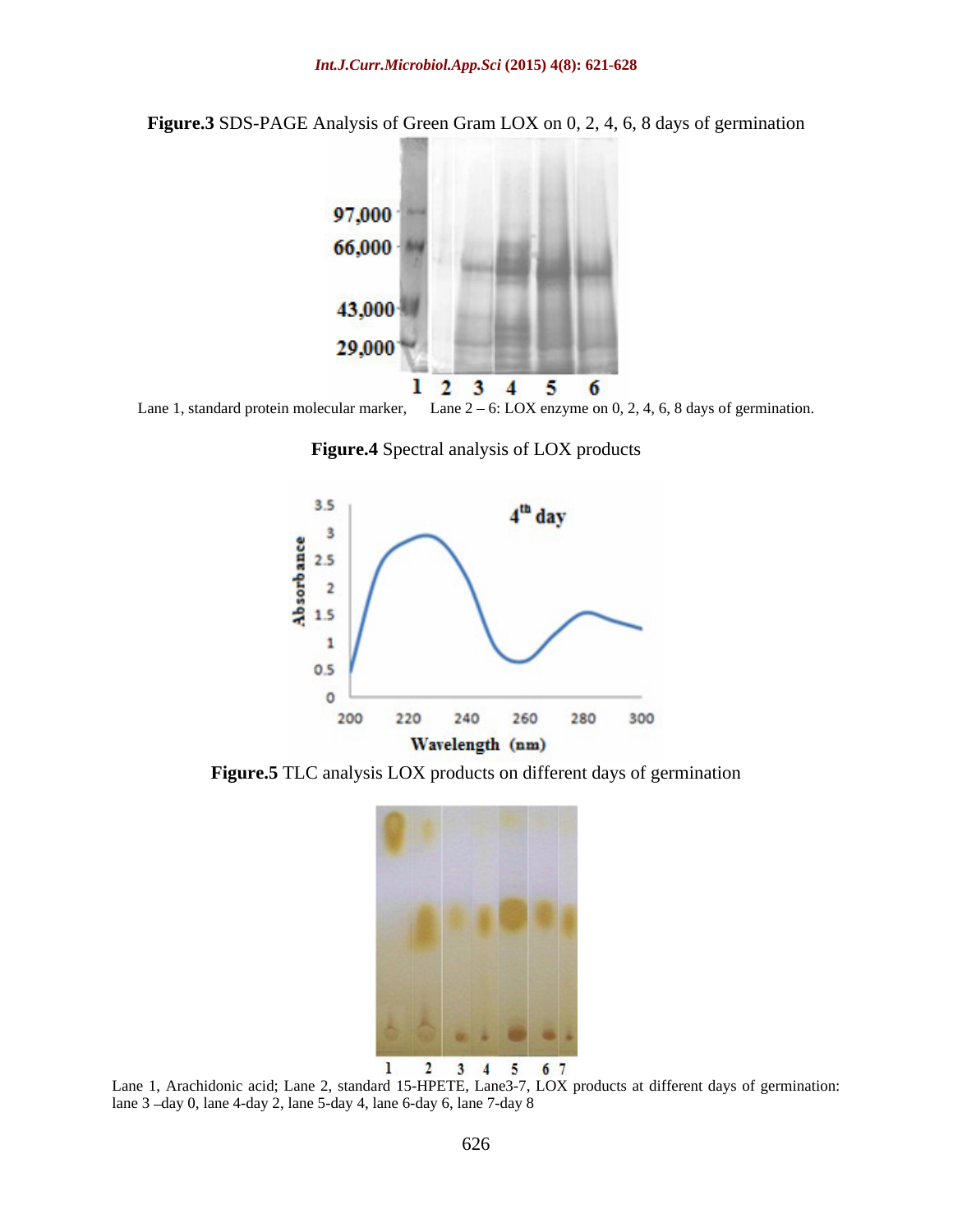accordance with earlier reports (Fleming *et* 

substrate. The results of spectrophotometer analysis are shown in figure 4. The optimum<br>Acknowledgment absorbance in all the samples examined was

The LOX enzyme from different days of germination gave a single product on TLC which co-migrated with the standard 15- HPETE (Lane 2, Figure 5). This result coincides with higher LOX activity and protein content on day 4 after initiation of lipoxygenase and heme proteins: A seed germination (Lane 5, Figure 5). This result has also confirmed that green gram Biochem.. 34: 88–100. lipoxygenase is of type 15-LOX, which is in Devi P. Uma Maheswari. Lakshmi K. support to the earlier reports (Kiran *et al.*,  $V_{ij}$ <sub>24</sub>, Reddy K. Janardhan,

In the present study on the comparison of levels of lipoxygenase enzyme activity and  $28:87-93$ . its product analysis from germinating Green gram seeds, the following conclusions can  $\frac{1}{2001}$ .

The enzyme activity was found to be<br>
Flaming I Thiele B I Che increased from day 2 of germination and was optimum on  $4<sup>th</sup>$  day. The enzyme activity was reported as 5709 The complete sequence of the rabbit µmoles/min/ml on day 4, which showed maximum activity. The approximate

This clearly suggested that the sequence molecular weight of the LOX protein as homology between plant LOX and animal determined by SDS-PAGE analysis was LOX might be entirely different even though 51,000 Daltons. The Immunoblot analysis they produce the same type of products i.e., showed no structural similarities among 15-HPETEs. This observation is in green gram and animal 15-LOX. The *al.,* 1989; Funk *et al.,* 1990; Sigal *et al.,* the LOX products of different days of 1998 and Yoshimoto *et al.,* 1990). germination was found to be 230nm, **Spectral analysis of LOX products b** products concentration was high on 4<sup>th</sup> day The 45% ammonium sulphate fractionated highest enzyme activity and protein content protein obtained on different days of on that day. TLC analysis of LOX products germination was analyzed for LOX activity has confirmed that the LOX enzyme of spectrophotometrically using AA as green gram is of type 15-LOX. optimum spectrophotometric absorbance for confirming the products are HPETEs. The <sup>th</sup> day of germination, which in turn reflects green gram is of type 15-LOX. **\**

### **Acknowledgment**

obtained at 230nm, which confirms the Authors are thankful to Management and presence of HPETE products. Prof. Y. Ashok, Principal of Bhavan's **TLC analysis of LOX products** Vivekananda College for providing necessary facilities and constant encouragement.

### **References**

- Ben Aziz, S., Grossman, I.A., Budowoki, B. 1970. Linoleate oxidation induced by lipoxygenase and heme proteins: A direct spectrophotometric assay. *Anal. Biochem.,* 34: 88–100.
- $1992$ ). Reddanna P  $2005$  Differential Devi P. Uma Maheswari, Vijaya, Reddy K. Janardhan, Reddanna, P. 2005. Differential expression of upoxygenase in gree gram (*Vigna radiata* L.). *Legume Res.,* 28: 87 93.
- be drawn. degradation of storage lipids. *Trends*  Feussner, I., Ku¨hn, H., Wasternack, C. Lipoxygenase-dependent *Plant Sci., 6: 268–273.* 
	- $\frac{1}{100}$  day. The enzyme Rapoport, S.M., Harisson, P.R. 1989. Fleming, J., Thiele, B.J., Chester, J., Oprey, J., Janetzki, S., Aitken, A., Anton, I.A., erythroid cell-specific 15-lipoxygenase